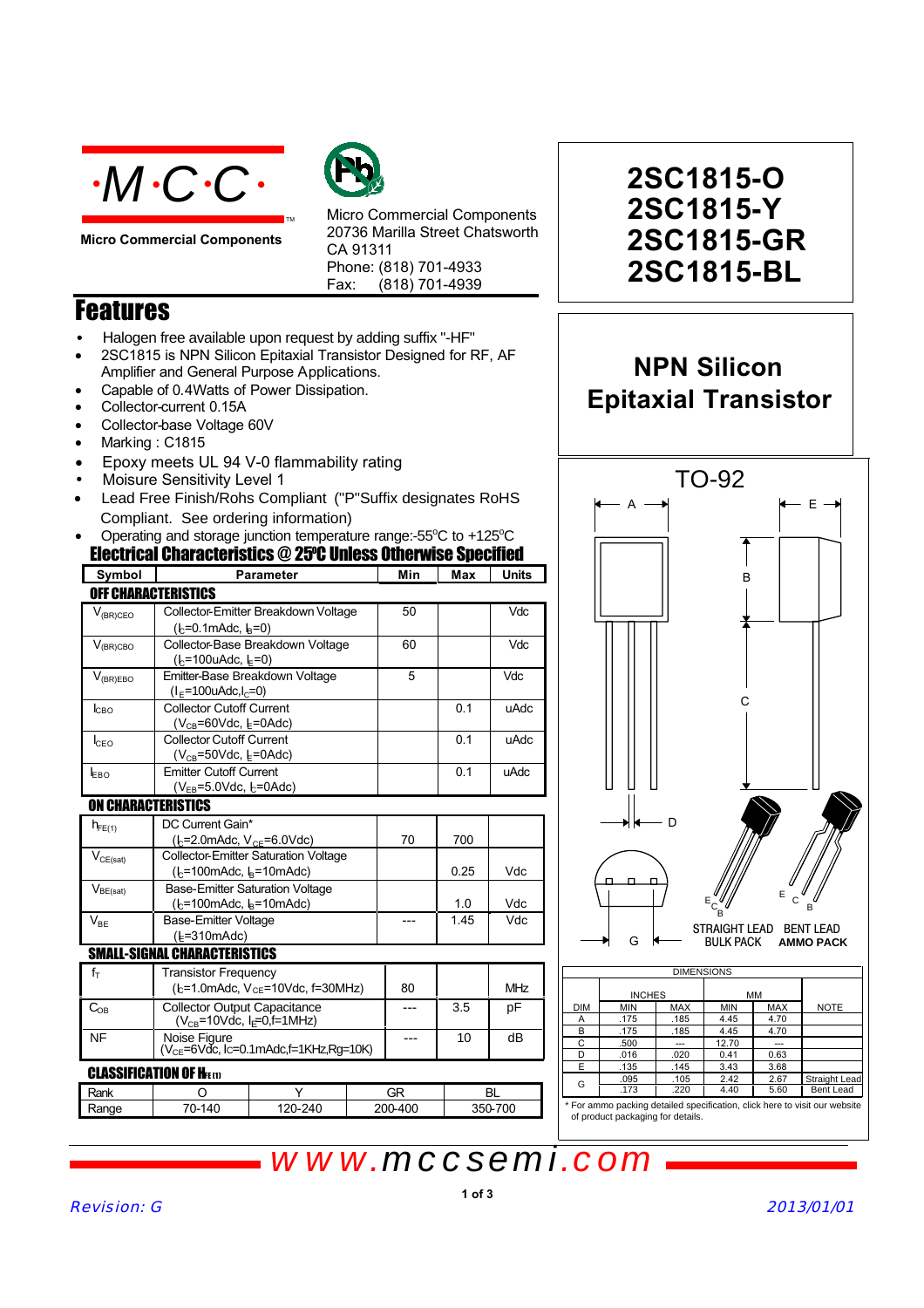## 2SC1815 Typical Characteristics



**Micro Commercial Components**



*www.mccsemi.com*